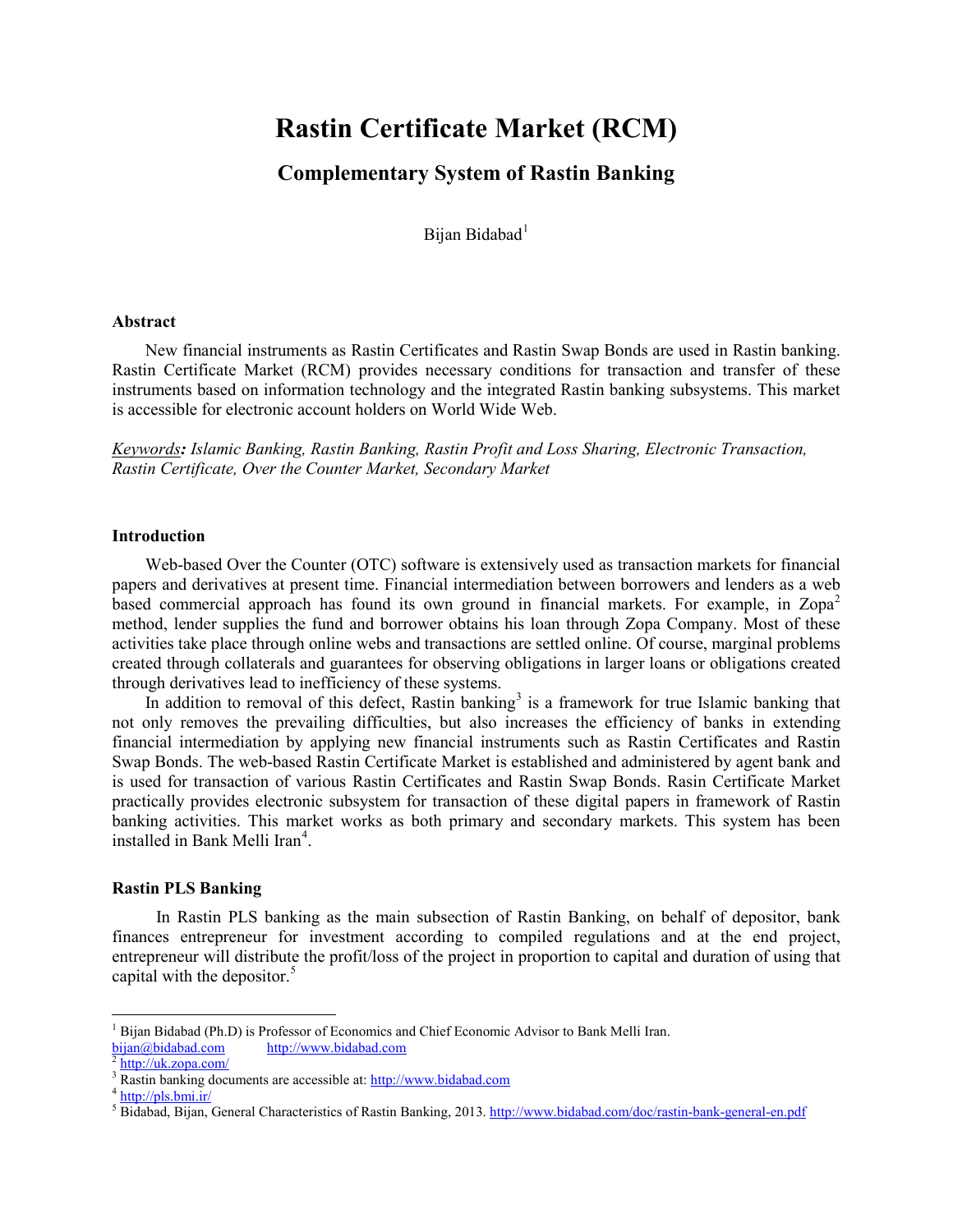Rastin PLS Base system refers to the main process and general regulations of Rastin Profit and Loss Sharing (PLS) Banking system. On request and on behalf of depositor, bank invests his fund in one of Rastin PLS products and instead, gives Rastin Certificate of the selected project to him and allocates his fund to selected project of entrepreneur; and supervises the implementation and execution of project. At the end, after deducting its own commission, bank divides the profit/loss (if any) among engaged sides (depositors and entrepreneur). Bank is agent of depositor, and is responsible for observing his rights (depositor). He must use all his expertise to reach this end.

Fixed profit rate is eliminated in Rastin PLS banking and return rate is calculated according to the real return of capital in real economy. Most of the regulations of Rastin PLS Base system are extended to its financial subsystems. This system has its own organization, structure and working process.

Rastin PLS financial subsystems refer to specific financing methods or services in Rastin PLS Banking. These subsystems work under general regulations of Rastin PLS Base system.<sup>[6](#page-1-0)</sup>

### **Rastin Certificates**

Rastin Certificates are collection of designed certificates in Rastin PLS Banking Base system and its financial subsystems. These certificates can be anonymous or named papers, which are transferable and negotiable online through the website of bank and are issued with a nominal price and for a certain period. The owners of these certificates share the results of the project proportional to nominal price and participation period of certificate.

Various Rastin Certificates and their characteristics according to the kind of participation in the PLS Base system or its financial subsystems regarding the type of project and the asset used as:

- PLS Base: *Musharakah* (Participation) and *Pazireh* (Subscripted) Certificates.[7](#page-1-1)
- JFS: Future Certificate.<sup>[8](#page-1-2)</sup>
- MFS: *Mudarabah* and Periodic *Mudarabah* Certificates.<sup>[9](#page-1-3)</sup>
- IFS: Ordinary *Mughasatah* (installement), Rental *Mughasatah* and *Musharakah Mughasatah* Certificates.<sup>[10](#page-1-4)</sup>
- RFS: Mortgage Sharing, Periodic Mortgage Sharing, Mortgage *Mudarabah* (commerce), Periodic Mortgage *Mudarabah*, Mortgage *Muzaraah* (cultivating), Periodic *Muzaraah*, Mortgage *Mugharasah* (planting), Periodic Mortgage *Mugharasah*, Mortgage *Musaghah* (irrigation), Periodic Mortgage *Musaghah*, Mortgage *Istisna* (industrial/manufacturing), Periodic Mortgage *Istisna* and Rental Certificates.<sup>[11](#page-1-5)</sup>
- $\bullet$  BFS: Bail Certificate.<sup>[12](#page-1-6)</sup>

 $\overline{\phantom{a}}$ 

<span id="page-1-2"></span>

<span id="page-1-1"></span><span id="page-1-0"></span><sup>&</sup>lt;sup>6</sup> Bidabad, Bijan, Rastin Profit and Loss Sharing (PLS) Base System, 2012. <u>http://www.bidabad.com/doc/pls-base-en.pdf</u><br><sup>7</sup> Bidabad, Bijan, Rastin Profit and Loss Sharing (PLS) Base System, 2012. <u>http://www.bidabad.com/</u> provided sources by buyer.<br>Bidabad, Bijan, Joalah Finance Sharing (JFS), 2011. http://www.bidabad.com/doc/jfs-paper-en.pdf

<span id="page-1-3"></span>Mudarabah Financial Sharing (MFS): is a kind of *mudarabah* under Rastin PLS banking in which bank introduces the entrepreneur project proposal in the field of trade or transaction of commodities (commerce) to depositors.<br>Bidabad, Bijan, *Mudarabah* Financial Sharing (MFS). 2011. http://www.bidabad.com/doc/mfs-paper-en.pdf

<span id="page-1-4"></span> $^{10}$  Installment Financial Sharing (IFS); in IFS, installer (depositor) will finance a portion of the needed fund of entrepreneur through the bank for a certain period of time (amortization period). The entrepreneur will pay back his share by installments and will own the total property of the project and IFS ends.<br>Bidabad, Bijan, Installment Financial Sharing (IFS), 2011. http://www.bidabad.com/doc/ifs-paper-en.pdf

<span id="page-1-5"></span> $<sup>11</sup>$  Rent Financial Sharing (RFS); entrepreneur temporarily donates the ownership of a part of his productive asset (assets of an</sup> operating firm), rental asset (those assets, which can be let) or dead asset (non-operating or suspended firms or uncultivated lands assets) to depositor who finances him but keeps it as mortgage. Then pays back the fund received from the yields of the asset proportional to depositor's share to depositor at the end of contract, or periodically. The original deposit of depositor will be given back to him after the end of project. The profit of the project will be given to depositor periodically or in a lump.<br>Bidabad, Bijan, Rent Financial Sharing (RFS), 2012. http://www.bidabad.com/doc/rfs-paper-en.pdf

<span id="page-1-6"></span> $12$  Bail Financial Sharing (BFS); is the application of deposit of depositor by entrepreneur to produce a defined commodity and delivering the commodity or paying back its value in future specific time.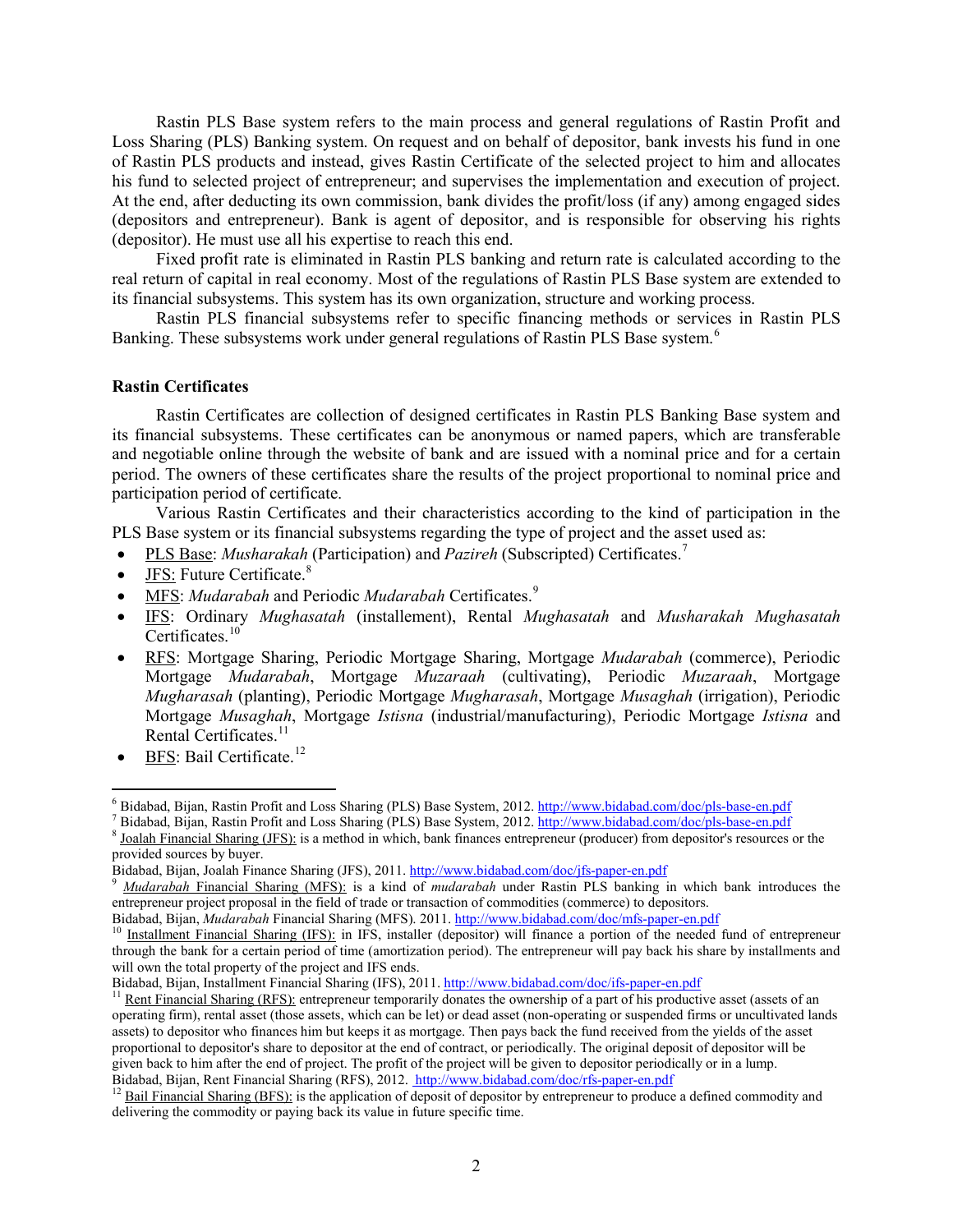- RPS: Social Security, Personal Security and Pension Security Certificates.<sup>[13](#page-2-0)</sup>
- RST: Takaful and Loan Certificates.<sup>[14](#page-2-1)</sup>

#### **Rastin Swap Bond (RSB)**

 $\overline{\phantom{a}}$ 

Rastin Swap Bond (RSB) is based upon *Mubadalah* (swap) contract between *Mobadil* (swaper) and *Motebadil* (swapee) in which the durations and substances of swaps are equal for first and second swaps. *Motebadil* (swapee) issues the bond and owes to *Mobadil* equal to the nominal value of bond; and should pay this amount (*badal*) to *Mobadil* (swaper) at maturity. The issuer (*Motebadil*) is obliged to give the *mobaadal* for the same amount and period as *badal* to *mobadil*. He can choose a combination of amount and period that the multiplication of amount by period of *mobaddal* be equal to that of *badal*. At second maturity, *mobadil* is committed to return *mobaddal* to *motebadil*.

No interest rate is involved in these bonds and they are of four kinds: Central Bank Rastin Swap Bond, Treasury Rastin Swap Bond, Bank Rastin Swap Bond, and Commercial Rastin Swap Bond. They can be in domestic money or foreign exchange.<sup>[15](#page-2-2)</sup>

#### **Operational Flow in Rastin Certificate Market**

Generally, Rastin Certificate Market has the following sections:

- 1. **Information Portal:** Information about Rastin Certificates and Rastin Swap Bonds are presented in this section. The information includes number and latest transaction prices and also PLS branch information such as balance sheet, profit and loss report and other financial report of the branch to be offered to the clients. Introduction to application of the portal and membership procedure of the portal are also explained in this section. The portal has the duty of information unit in Rastin PLS branches and therefore, it has vast and various topics so that it can respond to most of the clients' questions about Rastin PLS banking system.
- 2. **Registration and Membership:** To enter and use various services (such as transaction or transfer) of the portal, client should fill the related forms. Those clients who want to use both selling and buying services of the portal, in addition to confirming their (electronic) signature and observing regulations concerning electronic transaction of Rastin Certificate or Rastin Swap Bond, should open a deposit account with a cash deposit equal to the amount of their purchase and its commission. After filling the form, and entering and uploading necessary information, client will receive a unique identification code. After entering into the electronic Rastin Certificate transaction site, the client will be directed to registration and membership page and the client enters his code and electronic mailing address. Then, his username and password will be emailed to him.
- 3. **Buy/Sell Bid:** To offer a purchasing bid, client will enter his username and password and after confirming the regulations concerning purchase/sell and commission, will be allowed to enter into

<span id="page-2-0"></span>Bidabad, Bijan, Bail Financial Sharing (BFS), 2012[. http://www.bidabad.com/doc/bfs-paper-en.pdf](http://www.bidabad.com/doc/bfs-paper-en.pdf)<br><sup>13</sup> Rastin Personal Security (RPS): to create competitive conditions and to increase the efficiency of social security insura diminishing antitrust of social security systems and pension funds, private and public pension funds are established according to Rastin Banking regulations. People and firms can allocate a portion of their obligatory (or optional) insurance premium payments (for himself or his employees) for social security to the funds that operate under Rastin Personal Security (RPS) and enjoy its benefits. Therefore, they will be exempted from obligatory insurance premium payments equal to the payment they have paid to these funds.<br>Bidabad, Bijan, Rastin Personal Security (RPS), 2012. http://www.bidabad.com/doc/rps-paper-en.pdf

<span id="page-2-1"></span><sup>&</sup>lt;sup>14</sup> Rastin Social Takaful (RST): benevolent people can deposit their funds at banks for charity purposes, and bank will be allowed to pay profit (or the principal as well) of deposit to needy people, in form of loan or non-returnable payments (according to the depositor request).

<span id="page-2-2"></span>Bidabad, Bijan, Rastin Social Takaful (RST), 2012[. http://www.bidabad.com/doc/rst-paper-en.pdf](http://www.bidabad.com/doc/rst-paper-en.pdf)<br><sup>15</sup> Bidabad, Bijan, Abul Hassan, Ben Ali Mohamed Sami, Mahmoud Allahyarifard. Interest-Free Bonds and Central Banking Monetary Instruments. International Journal of Economics and Finance. Vol. 3, no. 3, August 2011, pp.234-241. <http://www.ccsenet.org/journal/index.php/ijef/article/download/11665/8300>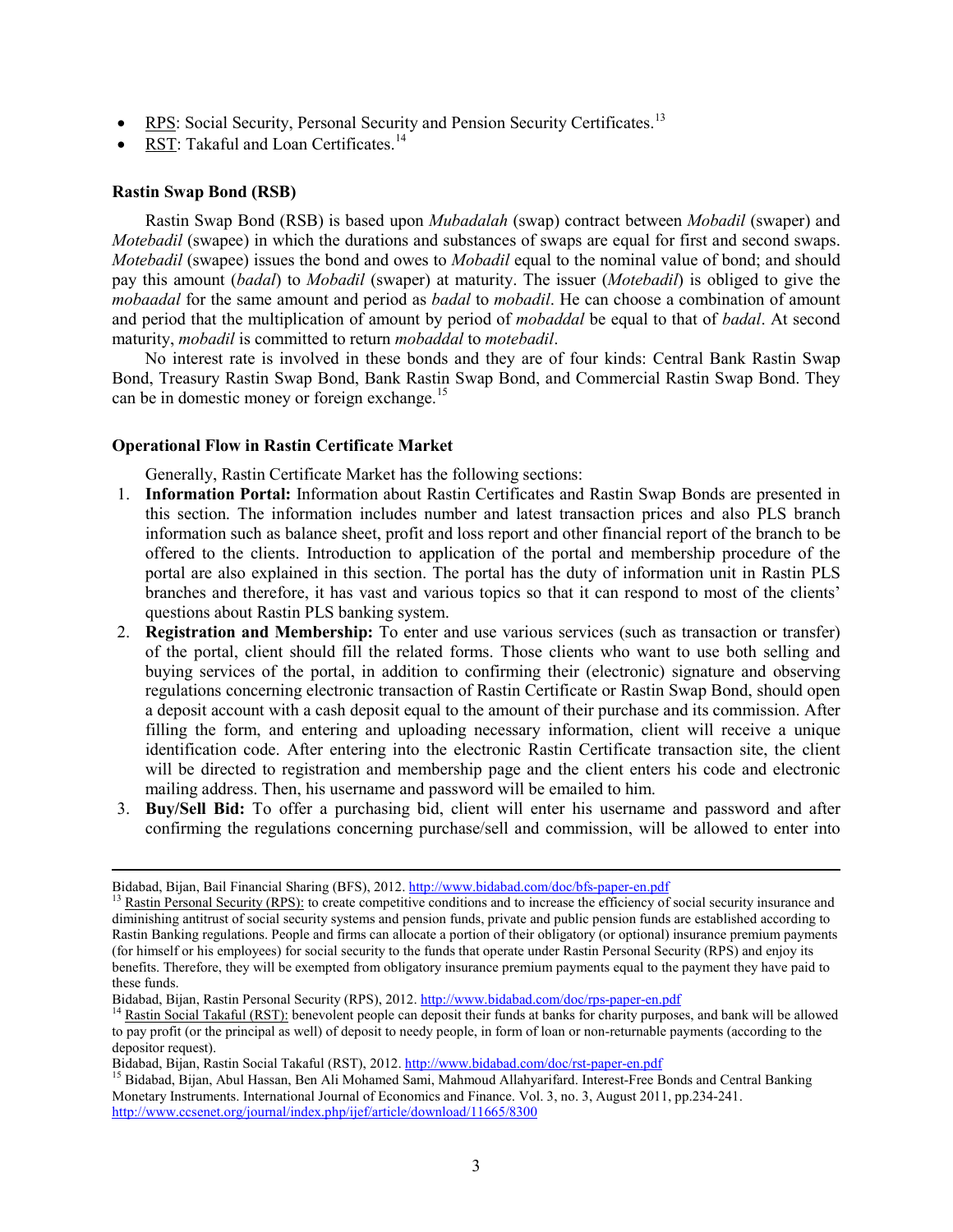this section and see the latest information about certificates conditions including products and latest price offers made. If he is inclined to buy any of the certificates, he can include it in his purchasing basket by a click. After selecting the item, the client should propose a new price. In order to accept and register client's proposed price (bid), the proposal should be higher than the latest proposed price. In order to persuade competition between the clients, the portal will email the latest information about proposals (including the highest proposal and the highest amount proposed to buy) on the project offered for sale to the clients. The amount of purchase of each client and its commission should not be more than the available amount of client account. If his account position is not enough for the purchase, he will receive a message to drop some items from his purchasing basket.

After confirmation, a copy of his proposal will be sent to the client's outbox. Client's account will be blocked for the amount of his purchase plus its commission while his proposal has the highest priority. By receiving client's proposal, the computer database will be updated. Blocking and unblocking client's account will be emailed to his inbox.

Also in the case of offering some certificate for sale, the client has to enter his username and password similar to purchasing case, and after confirming the conditions and regulations concerning electronic transaction of Rastin Certificates or Rastin Swap Bonds, he will obtain entrance permission to the site, and then will fill his offer in related form. Sale duration is predefined and specified. The period considered by the portal is 24 working hours according to Tehran time zone. Client is allowed to increase his sale duration up to 15 days.

It is necessary to enter the serial number of the concerned certificate or bond at this stage. After entering the serial number, all related information including the related product, its nominal value and… will be shown. The portal will match the serial number, username, and password and in case of controversy, will send error message to the client. In case of no error, the client will be able to confirm and send his sale proposal. A copy of his proposal will be left in his outbox and product selection page will be updated automatically.

- 4. **Buyer and Seller Connection:** After the end of allowed sale duration (one day for predefined period), the portal will disable the possibility of offering new proposal for the item in question. System will consider the latest (highest) offered proposal as its price and settle the purchaser's account equal to this amount plus its commission (0.5 per thousand of total value) from his account that had been blocked before. Before settlement of seller's account, the commission will be deducted. The portal will automatically change the ownership of the certificate or bond from the seller to the buyer and send the bill to the inbox of seller and buyer and updates the product selection database.
- 5. **Registration and Inquiry:** If buyer and seller do not want to go through buy/purchase page of the portal and want to contract by mutual agreement for transacting certificates or bonds, they have to register the activity in registration section of the portal. The seller will enter his username and password and after confirming the concerning conditions and regulations (including commission involved), will enter the serial number of his asset. This number will be matched by other related information and if they do not match, the transaction will be stopped. Then, username and password of the buyer will be entered and his information will be displayed. If his identity specification is correct, the seller will confirm the activity. Then, bank will deduct 0.5 per thousand as commission (according to the latest transaction price of similar product) from the accounts of transaction sides, and changes the ownership of certificate/bond and updates the database.
- 6. **Settlement:** At the end, the profit/loss of the last holder of certificate/bond will be calculated and settled with client's account and he will be informed. In case of loss, the amount of loss will be deducted from the nominal value of the latest certificate/bond holder and he will receive a bill. After settlement, transaction of the concerned certificate/bond will be disabled until the final condition of the project is obtained. After settlement of clients' accounts, the serial numbers of the concerned project will be disabled and databases of the market and branches will be updated. Those settled serial numbers will also be dropped from client's profile.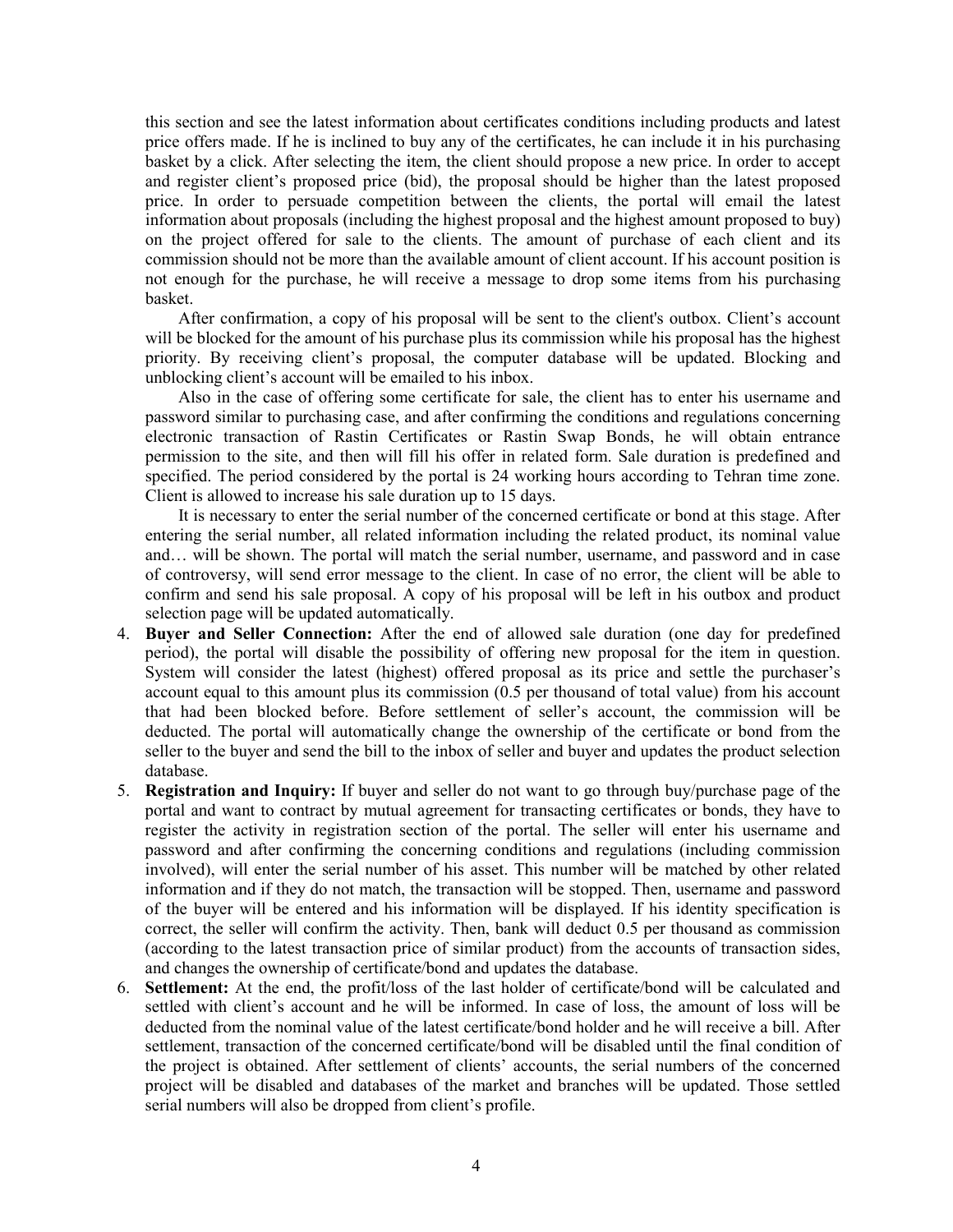# **Operational and Technical Instruction of Rastin Certificate Market (RCM)**

## **Article (1) Transaction definitions:**

- 1. **The latest transaction day:** the latest day in which transaction of a certificate/bond is possible in Rastin Certificate Market.
- 2. **Value of contract:** the value of undertaken products by entrepreneur at the time of forming the contract**.**
- 3. **Certificate transaction notice:** is the information released to inform buyers about the conditions and states of concerned product.
- 4. **Delivery notice:** is a notice offered to buyers by PLS department of bank about delivery of product.
- 5. **Risk manifest:** is a form to be signed by buyer before activity in the market and is about observing the risks involved in transaction
- 6. **Delivery:** is the delivery of the product of the matured certificate by the seller or entrepreneur according to the related contract.
- 7. **Ordinary transaction period:** is a time period that transaction of certificate is done according to Rastin Certificate Market defined procedures.
- 8. **Customer's operational account:** this is client's (buyer, or seller) account used by bank for settlement.
- 9. **Base asset:** is the nominal value of the product of accepted certificates at maturity.
- 10. **Deadline of transaction:** is the time at which transaction of certificate ends.
- 11. **Settlement date:** is the time of settlement**.**
- 12. **Transaction duration:** is defined as the time span between the starting and final date of transaction.
- 13. **Warehouse receipt:** is a document issued by warehouse that has been confirmed by PLS department of bank and certifies the ownership of the bearer to a certain amount of commodity.
- 14. **Working day:** is day and night hours of day and weekends and other holidays are not excluded.
- 15. **Order:** is the purchase or sale order of buyer or seller that leads him to obligation conditions for purchasing or selling.
- 16. **Delivery readiness certificate:** is the document through which the entrepreneur informs the bank about his readiness to deliver the commodity subject of the certificate.
- 17. **Market maker:** is an intermediate or transactor delegated by bank to transact Rastin Certificates at market price by considering financial regulations.

**Article (2)** Bank is bound to establish RCM website with the following capabilities:

- 1. Electronic payment through smart ATM cards (SHETAB members) and credible international cards such as VISA, MASTER, EXPRESS and AMERICAN cards (subject to accessibility to international cards gates).
- 2. Support various exchanges.
- 3. Support various languages.
- 4. Connection to international ultra-bank integrated networks such as  $SEPA<sup>16</sup>$ , SWIFT<sup>17</sup>and other transaction service providers such as PAYPAL and API<sup>[18](#page-4-2)</sup> (in case of agreement with card issuer and money transfer service providers).
- 5. Using  $ACH<sup>19</sup>$  $ACH<sup>19</sup>$  $ACH<sup>19</sup>$  for small and  $ARTGS<sup>20</sup>$  $ARTGS<sup>20</sup>$  $ARTGS<sup>20</sup>$  for large amounts.
- 6. Using IBAN<sup>[21](#page-4-5)</sup> international identification and other integrated identification methods.
- 7. Electronic payment system.
- 8. Connection to electronic money transfer systems such as  $RTGS<sup>22</sup>$ , ACH, Inter-Bank Information

l

<span id="page-4-1"></span><span id="page-4-0"></span><sup>&</sup>lt;sup>16</sup> Single Euro Payment Area (SEPA)<br><sup>17</sup> The Society For Worldwide Interbank Financial Telecommunication (SWIFT)<br><sup>18</sup> Arab Payments and Securities Settlement Initiative (API)<br><sup>19</sup> Automated Clearing House<br><sup>20</sup> Automated

<span id="page-4-2"></span>

<span id="page-4-3"></span>

<span id="page-4-4"></span>

<span id="page-4-5"></span>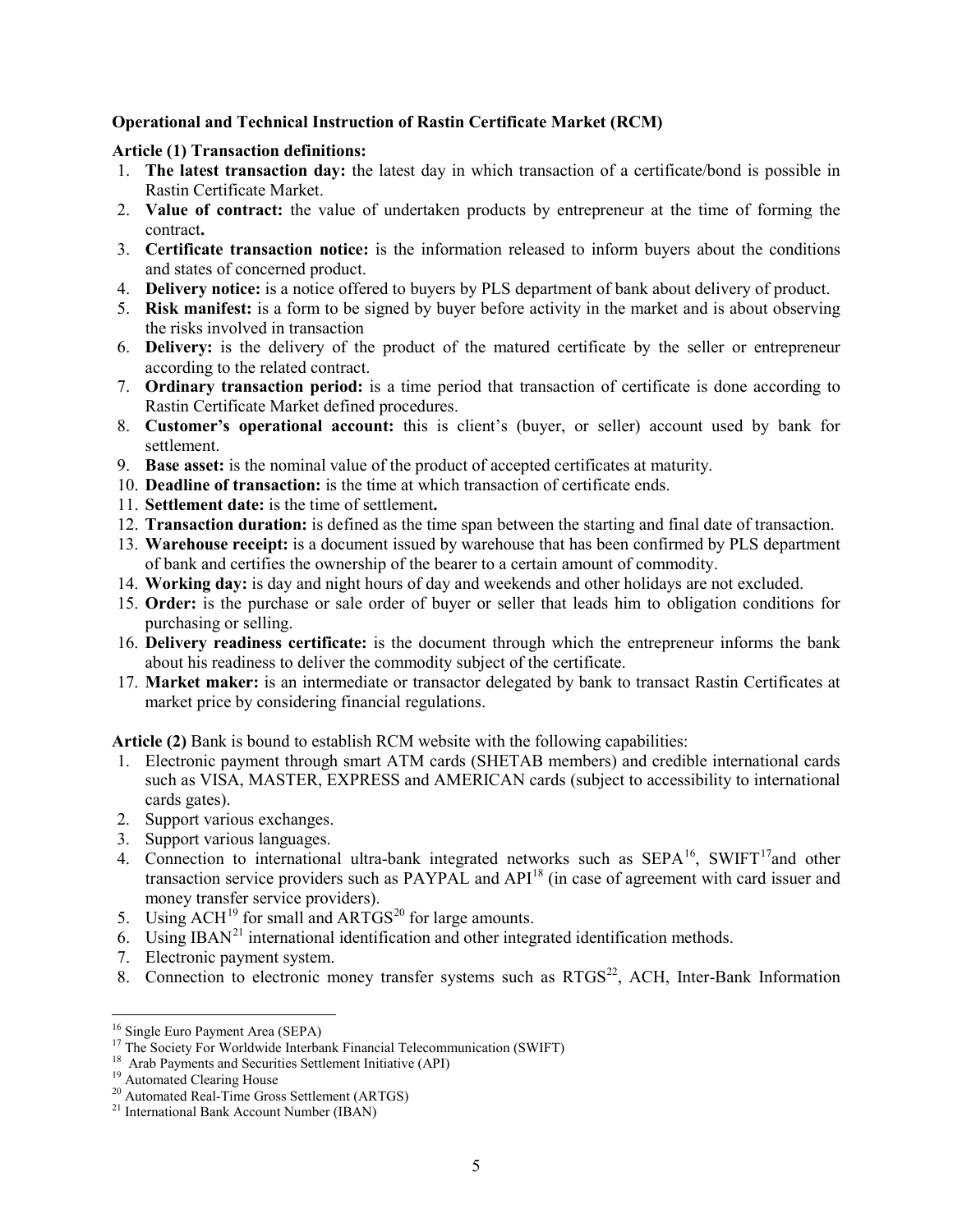Exchange network (SHETAB) and  $SSSS^{23}$ .

- 9. Connection to  $NSSSS<sup>24</sup>$  $NSSSS<sup>24</sup>$  $NSSSS<sup>24</sup>$  of Central Bank.
- 10. Electronic integrated registration and keeping information of papers holders, ownership transfer, issuance, selling and buying operations on certificates and negotiable papers in database.
- 11. Information system for available investment projects.
- 12. Establishment of different electronic showcases for offering Rastin Certificates and Rastin Swap Bonds.
- 13. Possibility to show the queues of buyers and sellers and price proposals.
- 14. Providing selling and buying usury-free documents and certificates tenders based on competitive prices.
- 15. Automatic repayment settlement after dropping from tender list and acceptance of higher bids.
- 16. Integration with other internal and external financial systems and Core banking subsystems.
- 17. International data transfer standards.
- 18. Accounting and registering records operations, client's desk, record tracing and workflow management, auditing, monitoring, controlling and supervision.
- 19. Report generating according to the needs of various management levels, experts and clients.
- 20. Business intelligence and comparison of expected profit, maturity, competency of entrepreneur and other quality characteristics affecting risk and productivity of different papers.
- 21. System risk management including liquidity, credit, operational and market risk management.
- 22. Designing and offering units and baskets of certificates and bonds.
- 23. Providing financial engineering tools and analytical services.
- 24. Coding of certificates and financial documents according to prevailed international standards.
- 25. Transaction relation capability with websites of Central Bank, other banks and internal and international bourses and agents by concentrating information at Central Bank databases.
- 26. Payment transfer insurance through systems such as  $FDIC^{25}$  $FDIC^{25}$  $FDIC^{25}$  and others.
- 27. Mobile, telephone and other communication support of transaction and payment.
- 28. Webpages should be responsive to be automatically resized in different sizes of monitors and smart phones.
- 29. Should possess the abilities of using Content Management Systems (CMS) and interconnection to social networks characteristics.
- 30. Possibility of using Unstructured Supplementary Service Data (USSD) to prepare facilities for client payment phone communication operators.
- 31. Possibility of using Near Field Communication (NFC) to prepare smart phone transaction operations.

**Article (3)** Bank and depositors can transact Rastin Certificates and Rastin Swap Bonds at Rastin Certificate Market (RCM) at market prices or transfer by agreed prices.

**Article (4)** All transactions, transfers and payments should be registered at the paper issuer bank's website so that can be traced in case of need.

**Article (5)** Entrepreneur, like other real and legal persons, can enter, transact and transfer in Rastin Certificate Market.

**Article (6)** Bank can use of bourse agents and market-makers in connection to Rastin Certificate transactions. In this regard, bank is bound to design its website in a way to force them using it. The detail of their transactions, similar to any other transactions should be registered (Article 11) in bank's database. **Article (7)** Dealers and market-makers can cover the risk of Rastin Certificates through offering

insurance companies services fully or partially.

**Article (8)** Bank is bound to establish primary and secondary markets of Rastin Certificates at its website.

<sup>&</sup>lt;sup>22</sup> Real Time Gross settlement System (RTGS)

<span id="page-5-1"></span><span id="page-5-0"></span><sup>&</sup>lt;sup>23</sup> ScripLess Security Settlement System (SSSS)<br>
<sup>24</sup> Non-Usury ScripLess Security Settlement System (NSSSS)<br>
<sup>25</sup> Federal Deposit Insurance Corporation (FDIC)

<span id="page-5-2"></span>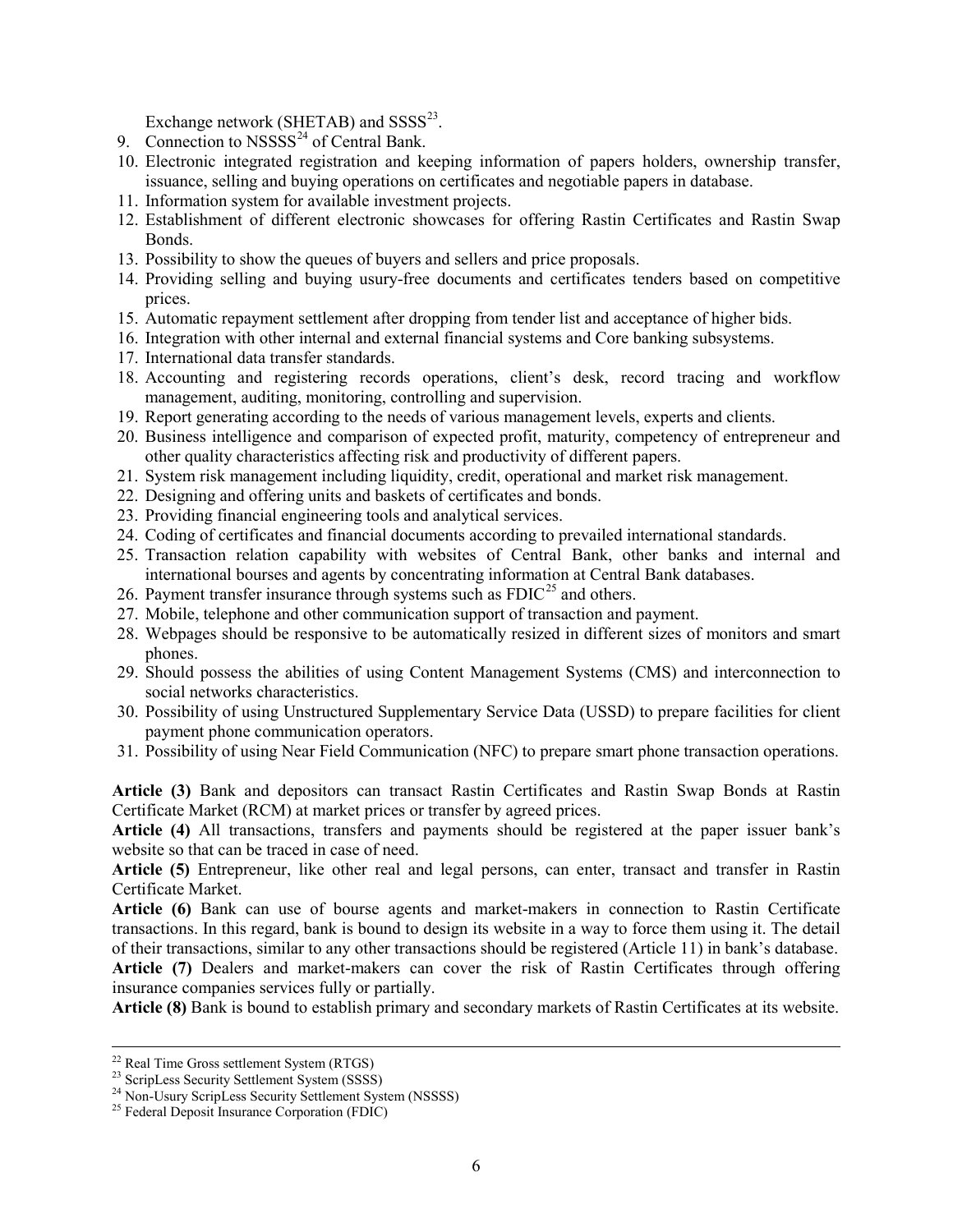**Article (9)** At the time of purchase and selling or transfer operations, before finalizing the proposal, a webpage opens on client's monitor showing the detail of the obligations involved in the operation and he must accept regarding conditions by click before obtaining transaction permission.

**Article (10)** Each Rastin Certificate presented at primary market should have a unique serial number in banking system.

**Article (11)** All Rastin Certificates and Bonds transaction activities and corresponding payment information should be registered at bank's database. The information includes buyer's and seller's identities, bank card number, account number, national identity number for real persons and identity number for legal entities and all other identification information of the parties involved, serial numbers of transferred certificates and bonds, login system information of client at time of transaction and other similar information.

**Article (12)** By installing necessary security systems, bank is bound to provide proper security for clients' operations. Security definition should be based on multi-factor authentication. Firewalls, account activity auditing, Virtual Private Network (IPsec VPN, SSL VPN), Intrusion Prevention System (IPS), Webguard, Syslog, Simple Network Management Protocol (SNMP), Computer Security Incident Response Team (CSIRT), Penetration Test, Network Security and Operation Center, standards and considerations of data security should be observed in bank's data network architecture.

**Article (13)** Bank is bound to consider more advanced security systems for large transactions. Definition of "large transaction" is done by bank's management.

**Article (14)** By receiving client's account number and security codes, bank should upload all other client's information at webpage. By clicking the accept button, client confirms the information.

**Article (15)** At each stage of transaction, the client's identity and account numbers are the bases for verification. Bank is obliged to define a unique identification number for each client.

**Article (16)** By using unique international identification and account numbers, bank is obliged to design its system in such a way that client can interacted internationally.

**Article (17)** Bank is bound to provide the possibility of managerial reporting for different accessing levels with different query parameters in its website.

**Article (18)** During any transaction and transfer of paper, all the details will be shown to buyer and sellers before finalizing transaction or transfer. Complete texts of the corresponding contracts and enclosures will be emailed to buyer's inbox at the end.

**Article (19)** Bank by signing up user accounts and establishing fan pages in usual social networks will publish necessary information and announcements of Rastin Certificate Market (RCM) webpages into the cited bank's user and fan pages in social networks automatically; till the depositors and social network users can access Rastin Certificate Market services through this facility.

**Article (20)** Bank for data entry and evaluation of project proposal and entrepreneur designs and installs necessary webpages in Rastin Certificate Market by observing the latest release of COMFAR software of UNIDO $^{26}$ . Entrepreneurs can entry their data and project proposal data according to COMFAR input fields. The cited webpages should be able to analyze the information of project proposal according to COMFAR output format.

**Article (21)** Main parts of Rastin Certificate Market portal include: informative, registration and membership, purchase and sale, primary and secondary markets, communication of buyer and seller, registration and inquiry, payment gate, managerial reporting, agreed transfer, follow-up and other necessary capabilities.

- 1. Informative portal includes all information about projects and their conditions and progresses, and Rastin Certificate Market for the public. Balance sheet information, profit and loss sheet and other financial report of Rastin PLS activities of the branch or bank are shown at this portal.
- 2. Instruction for introducing to Rastin Certificate Market, the forming parts, entrance and application procedure in the market are described in information portal. This section should be designed in a way

 $\overline{\phantom{a}}$ 

<span id="page-6-0"></span><sup>&</sup>lt;sup>26</sup> United Nations Industrial Development Organization.

<http://www.unido.org/en/resources/publications/publications-by-type/software/comfar.html>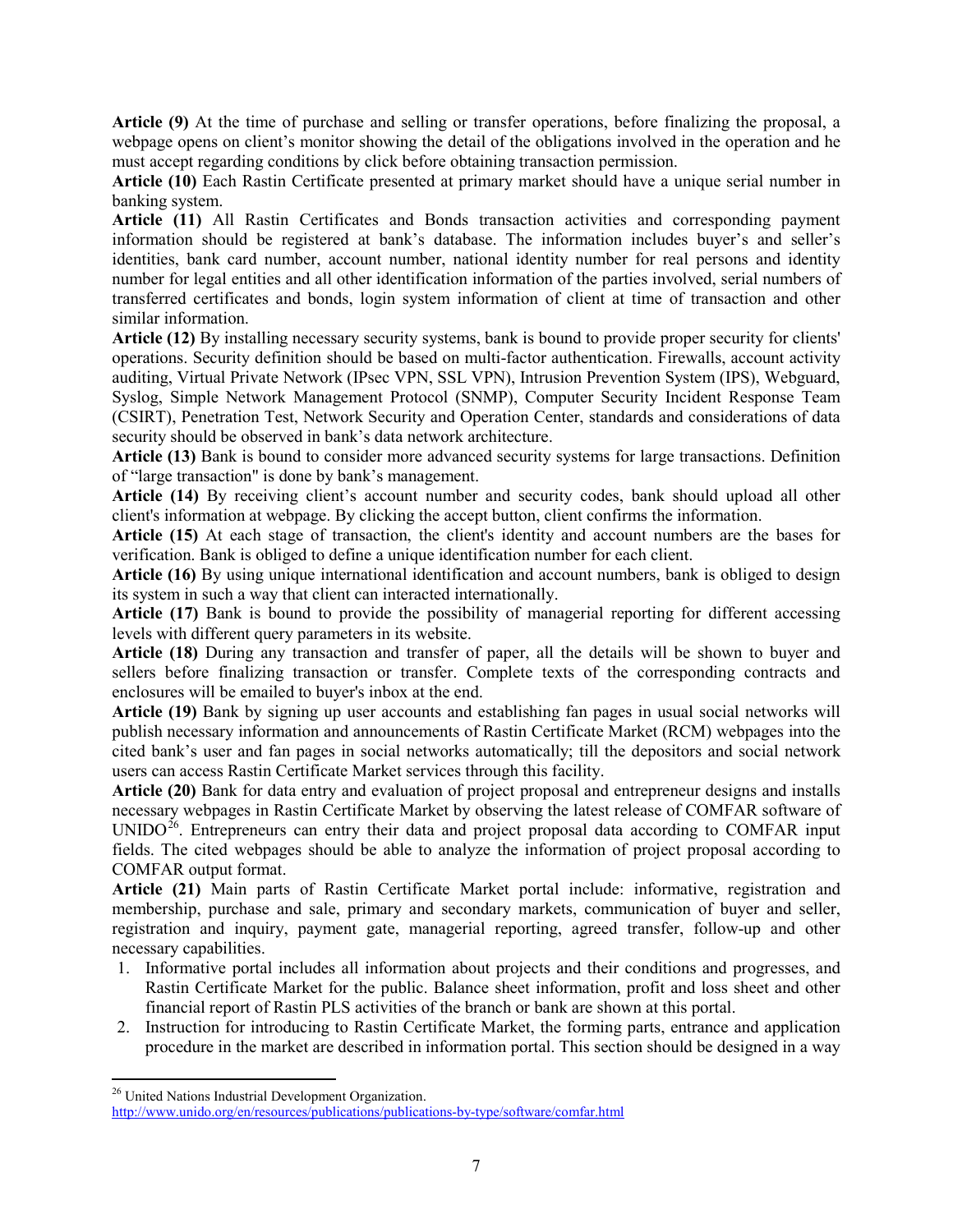that could answer the main clients' questions about Rastin PLS system.

- 3. All clients should fill the specified forms (purchase, sale and transfer) at registration portal according to the selected services. Those clients who want to use purchase and sell services, in addition to confirming their electronic signature and regulations concerning electronic transaction of Rastin Certificates, should have opened special account for this purpose with a sum equal to the value of transaction plus its commission.
- 4. After opening an acceptable e-account and filling the related forms in the system, each client will receive a unique application code. This code will be used for identification hereafter. After entering the website of Rastin Certificate Market of the bank, client will enter registration and membership page and will enter his identification code and email address. Username and application code will be emailed to him.
- 5. The buy/sell page is specified for proposing purchasing and selling proposals. For offering a proposal, the client should enter his username and application (user) code and after confirming regulations and commission concerning the transaction, will be allowed to enter into this section. Client can monitor the latest information concerning offered certificates for sale including the kind of product related to certificates and the latest price proposal. If the client is inclined to buy a certificate, he can enter purchasing portal, click that certificate, and include it in his purchasing basket. Then he has to offer his inclined price that should be higher than the latest price offered for that certificate; otherwise, his proposed price will not be registered.
- 6. To stimulate purchasing desire of clients, bank can email information concerning the proposals (highest price and amount proposed) to all members of website. The value of client's purchase, plus commission charged should not be more than the amount left in his specified account. If the value exceeds the value of his specified account, the client will receive a message to drop some items of his purchasing basket.
- 7. After confirming and sending proposal, the client will have a copy of his proposal in his inbox.
- 8. The specified account of the client will be blocked for his purchase equal the bid amount until he has purchasing priority (highest proposed price). Product selection section of the e-market will be updated after receiving each new proposal. Blocking/unblocking activity of client's account will be announced to him through email.
- 9. In order to offer a purchase proposal, client has to enter his username and application code (password) and after confirming concerned regulations, can enter to purchasing page of the portal. By filling forms for selling his certificates, his proposal will be enlisted among sellers list.
- 10. Selling time span is predefined. In this case, this time is 24 working hours according to Tehran time zone. In other cases, client can define a selling time span of up to 15 days.
- 11. After the end of time span, if the certificate is not sold, client can offer a new selling time span. The seller cannot cancel his selling proposal before the end of each time span.
- 12. It is necessary to enter serial number of selling certificates at this stage. After entering the serial number, which is unique, other information such as the product related to the certificate, nominal value and… will be displayed on the monitor. By matching serial number with user application code, the application will send error message if does not match, and he will not be able to sell the certificate.
- 13. In case of no error, client can confirm his proposal. A copy of his proposal will be sent to his email and system will upgrade the database.
- 14. At buyer-seller communication part, the portal will disable the possibility of receiving new proposal for the regarded certificate and the latest price proposal will be considered as the purchasing price of the buyer. Total value of purchase, plus its commission (0.5 per thousand) will be deducted from the specified account of the buyer, which had been already blocked for this amount systematically and seller's share will be paid to his specified account. Bank's commission will be carried into the specified account of the bank.
- 15. After transferring the sums, the software will transfer the ownership of the bought certificate to buyer systematically and transaction bill will be sent to buyer and seller. Regarding the transaction, product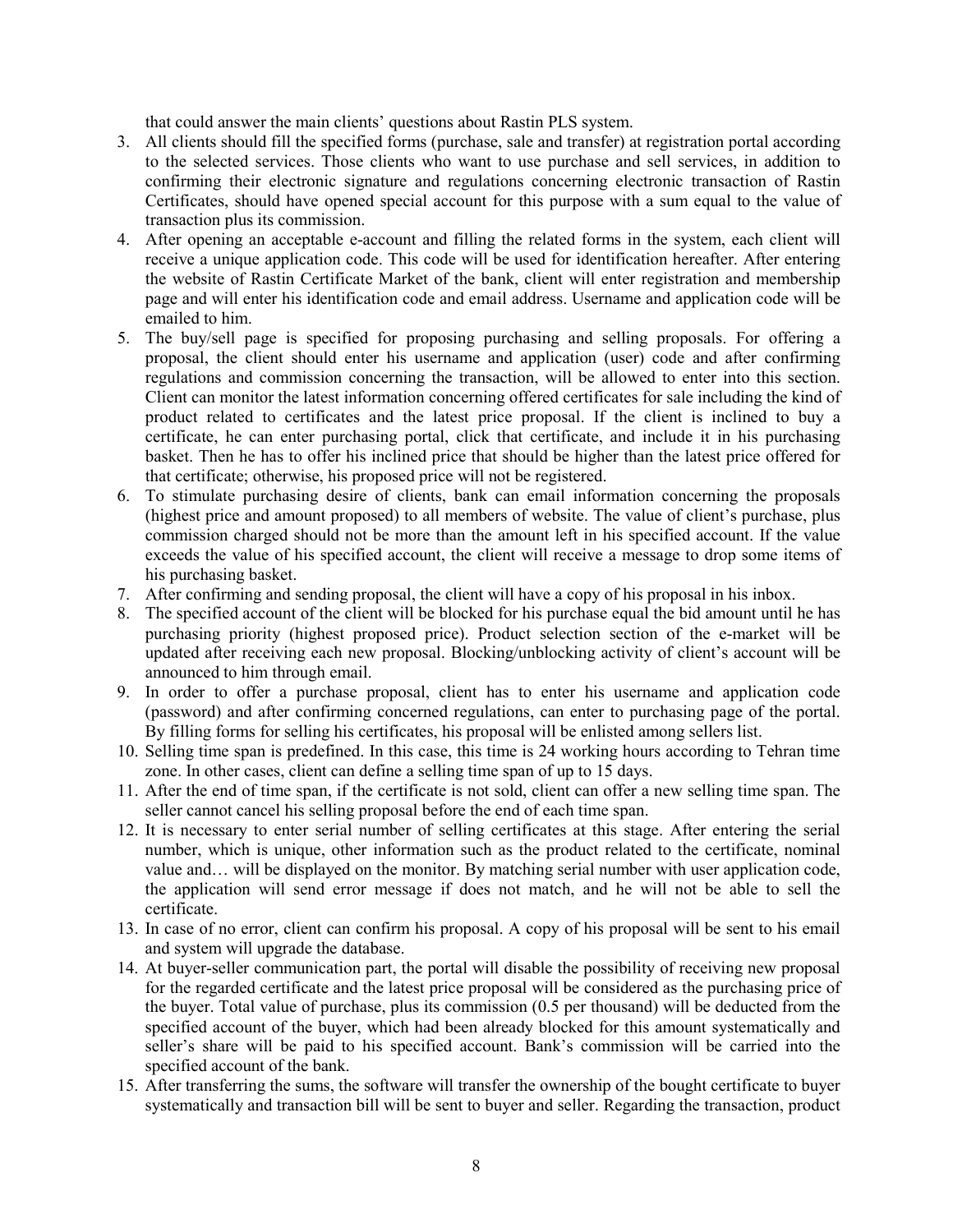selection page will be updated.

- 16. Buyer and seller can transfer Rastin Certificate directly by going through registration and inquiry page. The portal will transfer the ownership and update its database.
- 17. After entering his username and password at registration page and confirming the involved regulation concerning electronic transaction of Rastin Certificate, commission, and electronic signature, seller should enter the his certificate serial numbers. By entering serial number, all information about the certificate will be displayed and owner's name and other information will be checked. In case of mismatch, the seller cannot continue to transfer the ownership. Then, buyer's username and password will be entered and the portal will display his other characteristics. If the information were correct, the seller will confirm the transaction. The 0.5 per thousand commission of the bank will be calculated based on the latest price of the similar previously transacted certificates, and will be systematically deducted from specified accounts of the seller and buyer and be carried to the specified account of the bank. Both sides should have specified account to use RCM and their account numbers will be displayed on monitor which should be confirmed by clients. After transferring money, the system will update the database of Rastin Certificate Market systematically.
- **Note:** In case of absence of similar previous transaction record, the nominal value of the certificate will be the basis for calculation of transfer commission of bank.
- 18. If the client is inclined to have a printed copy of the transaction, it will be provided according to the Operational Bylaw of Rastin Banking.
- 19. At the end of the project and calculating profit/loss, the share of depositors will be calculated proportional to their shares (deposits) and durations of deposits according to chapter of Rastin PLS Accounting of Operational Bylaw of Rastin Banking about timed-share and other related instructions. The calculated profit will be paid to the account of the latest certificate holder and he will be informed through sending him a bill. In case of loss, the loss will be covered up to the ceiling of nominal price of certificate by provided insurances.
- **Note:** In exceptional cases, if the insurance coverage were not enough to compensate loss, the difference will be deducted from the nominal value of the certificate and remainder will be paid to certificate holder's account. The client will be informed about this fact through sending him a bill.
- 20. Before settlement, the clients of Rastin Certificate Market will be informed about the action. After starting settlement process, the possibility of transaction will be disabled until the end when the profit or loss condition has been determined.
- 21. After carrying the profit to client's specified account, or deducting the loss from his account, all settled Rastin Certificates will be systematically tagged and the Rastin Certificate database will be updated. The serial numbers of settled certificates will be dropped from the owner's profile.
- 22. Holders of endless projects certificates can transact these papers at Rastin Certificate Market before they are transformed into shares.

## **Resources**

Rastin Banking documents are accessible at: [http://www.bidabad.com](http://www.bidabad.com/)

- Bidabad, Bijan, General Characteristics of Rastin Banking, 2013. <http://www.bidabad.com/doc/rastin-bank-general-en.pdf>
- Bidabad, Bijan, Rastin Profit and Loss Sharing (PLS) Base System, 2012. <http://www.bidabad.com/doc/pls-base-en.pdf>
- Bidabad, Bijan, Rastin Profit and Loss Sharing (PLS) Base System, 2012. <http://www.bidabad.com/doc/pls-base-en.pdf>
- Bidabad, Bijan, Joalah Finance Sharing (JFS), 2011.<http://www.bidabad.com/doc/jfs-paper-en.pdf>
- Bidabad, Bijan, *Mudarabah* Financial Sharing (MFS). 2011. [http://www.bidabad.com/doc/mfs](http://www.bidabad.com/doc/mfs-paper-en.pdf)[paper-en.pdf](http://www.bidabad.com/doc/mfs-paper-en.pdf)